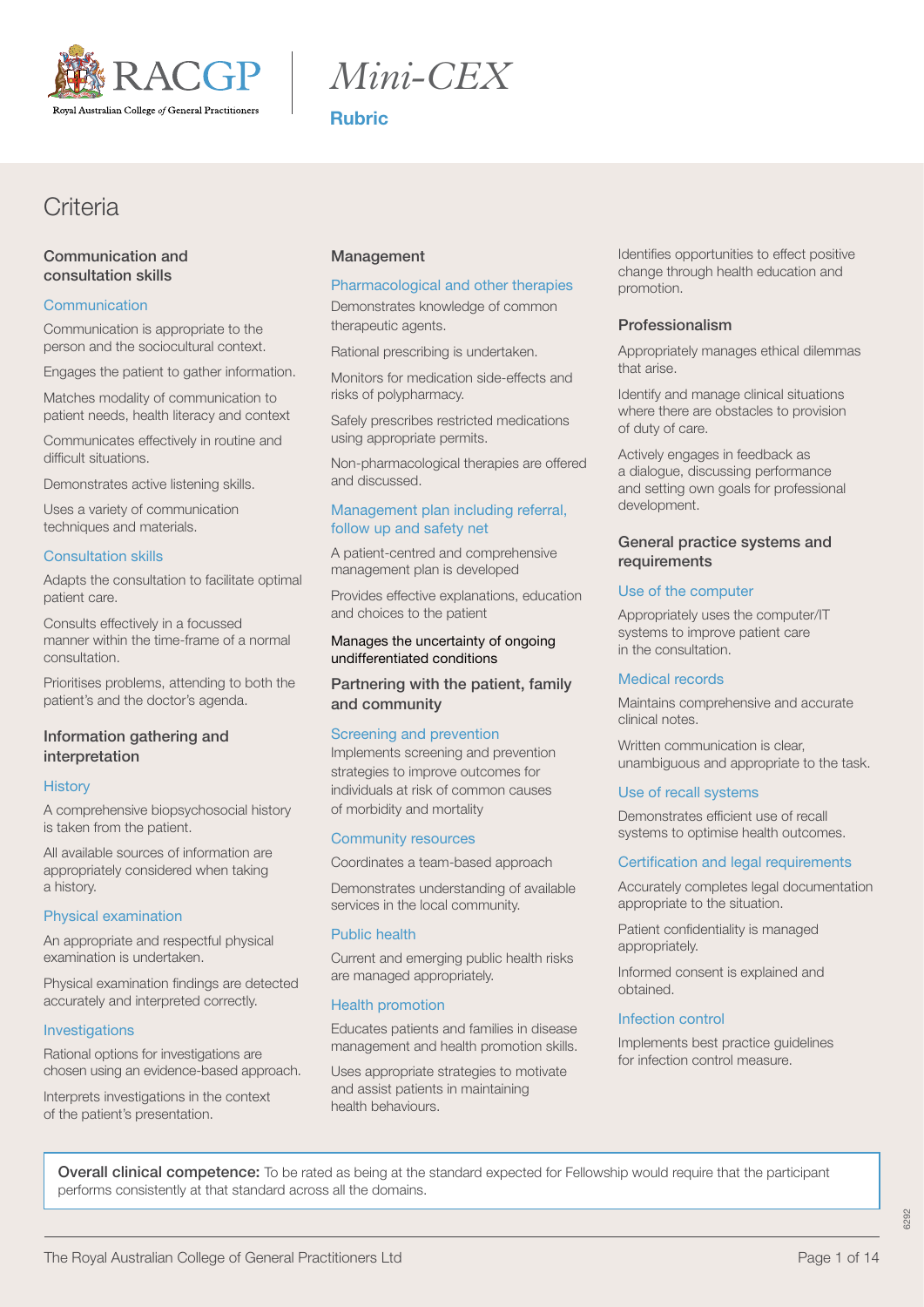## Performance lists

### How to use the performance lists when rating

Each criterion is a description of a measurable action relevant to the point of RACGP Fellowship. Observable behaviours are described in the columns next to these criteria. This behavioural approach looks at what the participant knowns, can do and how this applies in practice. The focus is on observable behaviours rather than a "gut feel" or personal impression. The performance lists provide "word pictures" of behaviours indicative of performance at a particular level.

Use the performance list for as a guide and NOT as a checklist. Choose the rating that best matches your on-balance assessment of the performance that you have observed.

The expected level is described as being at the point of Fellowship. This is the level at which the participant is ready to demonstrate that they are able to move to unsupervised practice. This would describe the performance of someone who has been in general practice for a few years and is becoming proficient. To be rated at the expected level the participant should consistently perform at that level.

There is no numerical rating assigned to any level.

| Significant margin<br>for improvement                                                       | Progressing towards the standard expected                                   |                                                    |                                                                                                       | At the standard expected                                                                                         |
|---------------------------------------------------------------------------------------------|-----------------------------------------------------------------------------|----------------------------------------------------|-------------------------------------------------------------------------------------------------------|------------------------------------------------------------------------------------------------------------------|
| Select if consistently<br>performing at this level<br>and there are significant<br>concerns | Select if occasionally<br>performs at the level<br>designated "progressing" | Select if consistently<br>performing at this level | Select if sometimes<br>performs at the level of early<br>Fellowship but this is not yet<br>consistent | Select if consistently<br>performing at early Fellowship<br>level - the expected standard<br>for this assessment |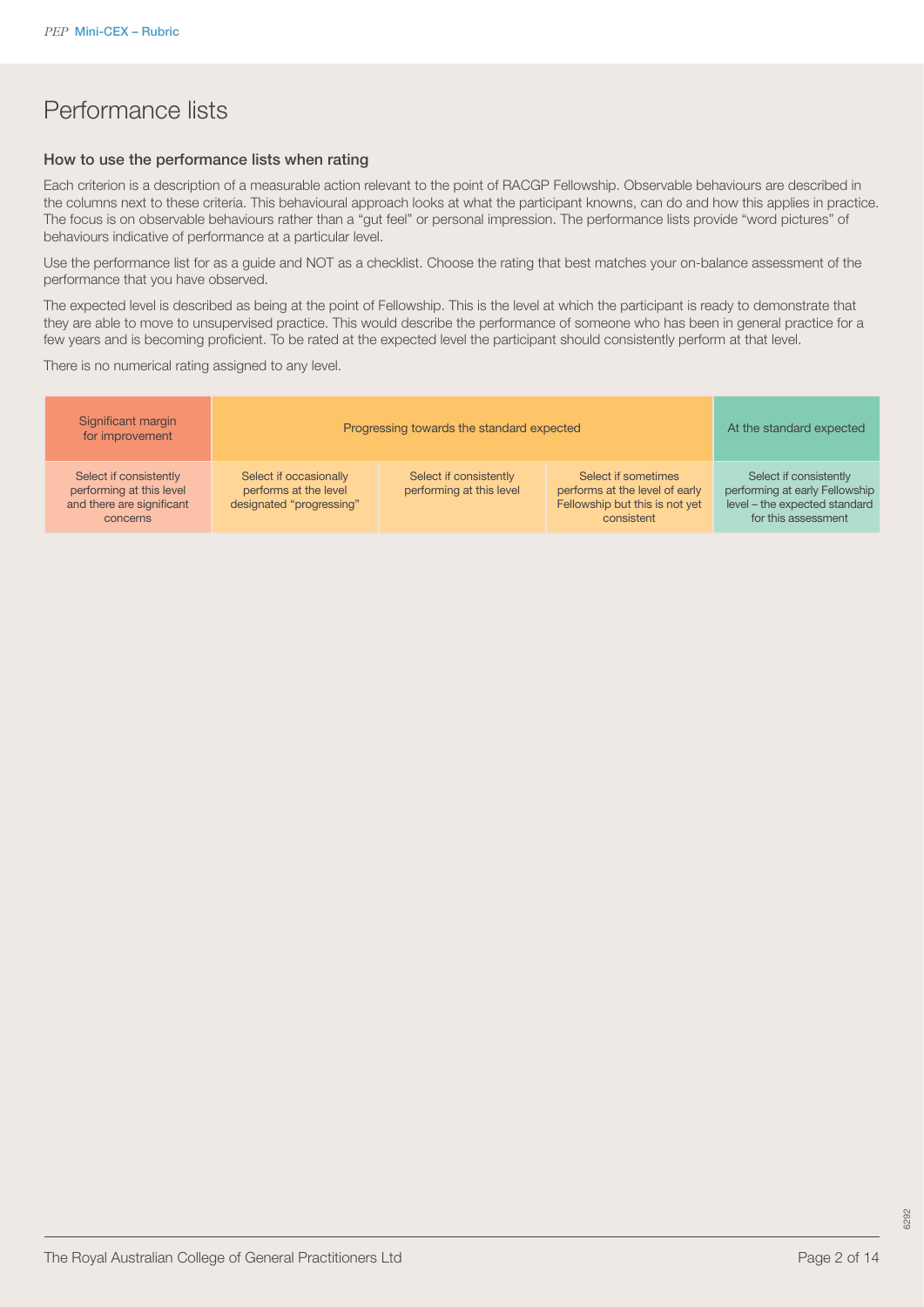# **Communication**

| Criteria                                                                                                                                                                                            | Significant margin<br>for improvement                                                                                                                                                       | Progressing towards the standard<br>expected                                                                                                                                                                                                       | At the standard expected                                                                                                                                                                                                                                                                                                                                                                                                                                                                                                                                                                                                                                                     |
|-----------------------------------------------------------------------------------------------------------------------------------------------------------------------------------------------------|---------------------------------------------------------------------------------------------------------------------------------------------------------------------------------------------|----------------------------------------------------------------------------------------------------------------------------------------------------------------------------------------------------------------------------------------------------|------------------------------------------------------------------------------------------------------------------------------------------------------------------------------------------------------------------------------------------------------------------------------------------------------------------------------------------------------------------------------------------------------------------------------------------------------------------------------------------------------------------------------------------------------------------------------------------------------------------------------------------------------------------------------|
| Communication<br>is appropriate to<br>the person and the<br>sociocultural context                                                                                                                   | • Doctor-centred with a strong<br>disease and diagnosis focus.<br>• Does not take into consideration<br>the patient's socio-cultural or<br>occupational context.                            | • Mostly explores the problem<br>from a disease perspective.<br>• Limited ability to consider<br>the patient's socio-cultural<br>or occupational aspects of<br>the presentation.                                                                   | • Explores the presenting problem from<br>the patient's perspective.<br>• Considers and discusses the patient's<br>socio-cultural context as part of the<br>consultation.<br>• Considers the occupational aspects<br>of the problem.<br>• Adapts communication style as<br>appropriate for the patient.                                                                                                                                                                                                                                                                                                                                                                      |
| Engages the patient<br>to gather information<br>about their symptoms,<br>ideas, concerns,<br>expectations of<br>health care and the<br>full impact of their<br>illness experience<br>on their lives | • Does not respond to<br>patient's cues.<br>• No effort made to understand<br>the patient's ideas, concerns<br>or expectations.<br>• Lacks empathy.<br>• Lacks curiosity about the patient. | • Develops a relationship that<br>works but is focused on the<br>problem rather than the patient.<br>• Provides sympathetic responses<br>("I am sorry to hear that").<br>• Responds to some cues but<br>misses key cues from patients<br>at times. | • Considers and discusses the impact of<br>the presentation on the patient's function.<br>• Shows respect throughout.<br>• Provides empathetic responses where<br>appropriate (demonstrating the ability to<br>sense the patient's private world as if it<br>were their own).<br>• Responds to verbal cues from the patient<br>or their family.<br>• Responds to non-verbal cues - this can<br>be verbal (commenting that a patient may<br>seem upset), or active (a change in posture,<br>offering the patient a tissue).<br>• Explores presenting problem from the<br>patient's perspective.<br>• Shows a genuine curiosity to find out<br>what the patient really thinks. |
| Matches modality<br>of communication to<br>patient needs, health<br>literacy and context                                                                                                            | • Does not adapt language to<br>match the patient's level of<br>understanding.<br>• Uses medical jargon most of<br>the time.                                                                | • Uses medical jargon at<br>times without checking for<br>patient understanding.                                                                                                                                                                   | • Adapts language to match the patient's<br>level of understanding.<br>· Uses concise, easily understood language,<br>avoids or explains jargon.                                                                                                                                                                                                                                                                                                                                                                                                                                                                                                                             |
| Communicates<br>effectively in routine<br>and difficult situations                                                                                                                                  | • Lacks the skills required to use<br>effective communication in<br>difficult situations.<br>• Delivers bad news<br>inappropriately.                                                        | • Breaks bad news using a<br>pragmatic, doctor-centred<br>approach.                                                                                                                                                                                | • Uses silence effectively.<br>• Appropriate balance of closed and open<br>questions.<br>• Breaks bad news sensitively.<br>• Has a framework for delivering bad news<br>such as the SPIKES model.<br>• De-escalates the situation when a patient<br>is angry or agitated.<br>• Sensitively discusses prognosis and end-of-<br>life decisions.<br>• Sensitively manages patients experiencing<br>current or consequences of trauma.                                                                                                                                                                                                                                           |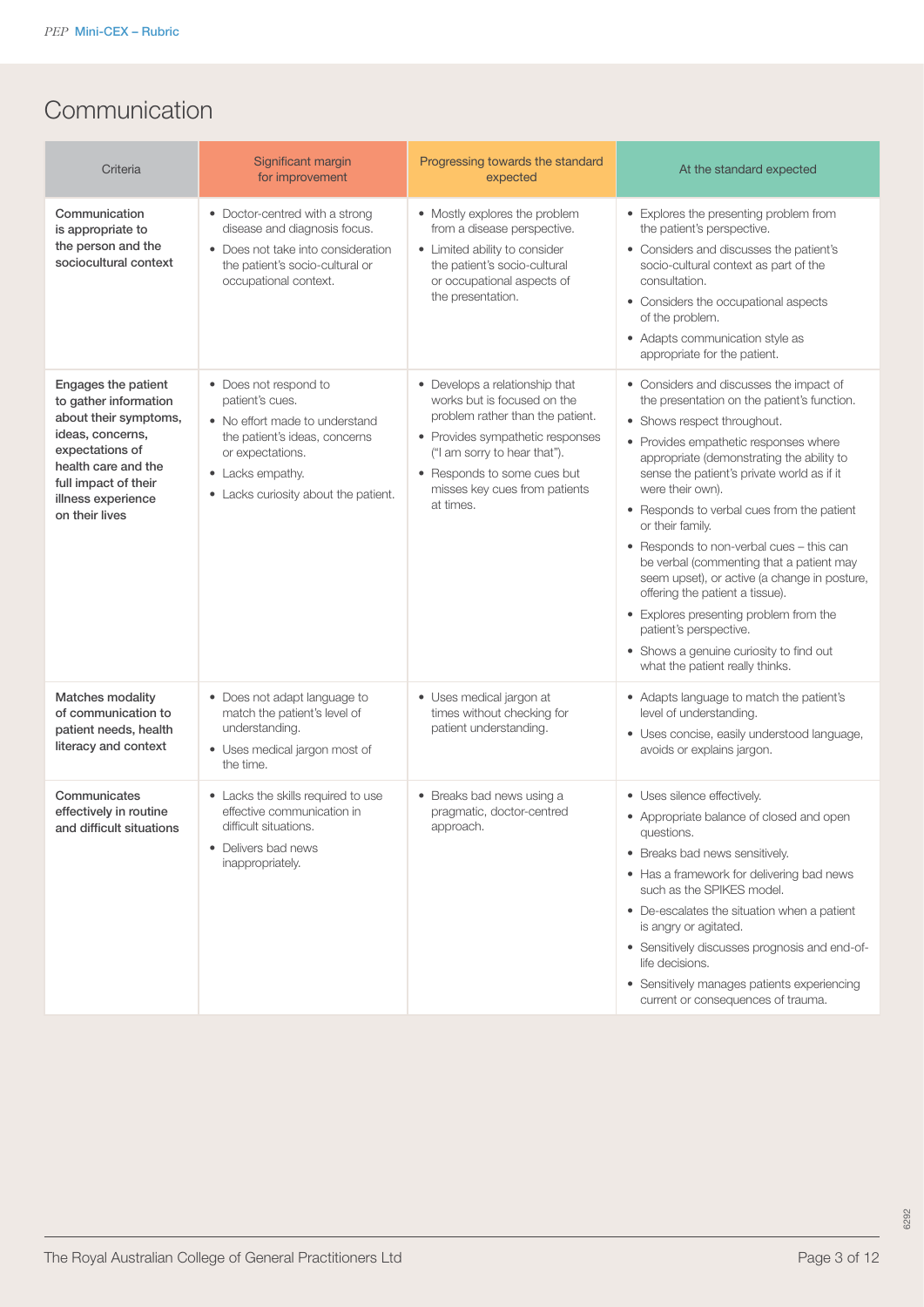# **Communication**

| Criteria                                                                                                                                                  | Significant margin<br>for improvement                                                                                                                                            | Progressing towards the standard<br>expected                                                                                                                                         | At the standard expected                                                                                                                                                                                                                                                                                                                                                                                                                                                                                                                                                                                                                                                                                                                 |
|-----------------------------------------------------------------------------------------------------------------------------------------------------------|----------------------------------------------------------------------------------------------------------------------------------------------------------------------------------|--------------------------------------------------------------------------------------------------------------------------------------------------------------------------------------|------------------------------------------------------------------------------------------------------------------------------------------------------------------------------------------------------------------------------------------------------------------------------------------------------------------------------------------------------------------------------------------------------------------------------------------------------------------------------------------------------------------------------------------------------------------------------------------------------------------------------------------------------------------------------------------------------------------------------------------|
| Demonstrates active<br>listening skills                                                                                                                   | • Does not demonstrate active<br>listening, frequently interrupting<br>the patient.<br>• Responses to the patient<br>demonstrate that they have not<br>heard what is being said. | • Uses many closed/ directed<br>questions.<br>• Interrupts the patients at times<br>that may be inappropriate.                                                                       | • Listens attentively to the patient's opening<br>statement, without interrupting or directing<br>patient's response.<br>• Confirms list and screens for further<br>problems (e.g. "so that's headaches<br>and tiredness; anything else?").<br>• Uses open and closed questioning<br>technique, appropriately moving from<br>open to closed.<br>• Clarifies patient's statements that<br>are unclear or need amplification<br>(e.g. "Could you explain what you<br>mean by light headed").<br>• Periodically summarises to verify own<br>understanding.                                                                                                                                                                                  |
| Uses a variety of<br>communication<br>techniques and<br>materials (e.g. written<br>or electronic) to adapt<br>explanations to the<br>needs of the patient | • Explanations are inadequate<br>and not adapted to the needs<br>of the patient.<br>• Does take into consideration<br>the patient's health beliefs.                              | • Explanations are adequate.<br>• Sometimes checks the patients<br>understanding.<br>• The patient's health beliefs are<br>sometimes considered.<br>• Limited variety of techniques. | • The patient's problem is explained in such<br>a way that they can easily understand.<br>• The explanation is relevant, understandable<br>and appropriate.<br>• Checks patient's understanding of<br>information given, or plans made.<br>• Uses a variety of explanation techniques<br>including images and patient handouts.<br>• The patient's health beliefs are taken into<br>consideration or referenced during the<br>explanation of the problem.<br>• Gives explanation at appropriate times:<br>avoids giving advice, information or<br>reassurance prematurely.<br>• Chunks and checks: gives information<br>in manageable chunks, checks for<br>understanding.<br>• Uses patient's response as a guide to<br>how to proceed. |

6292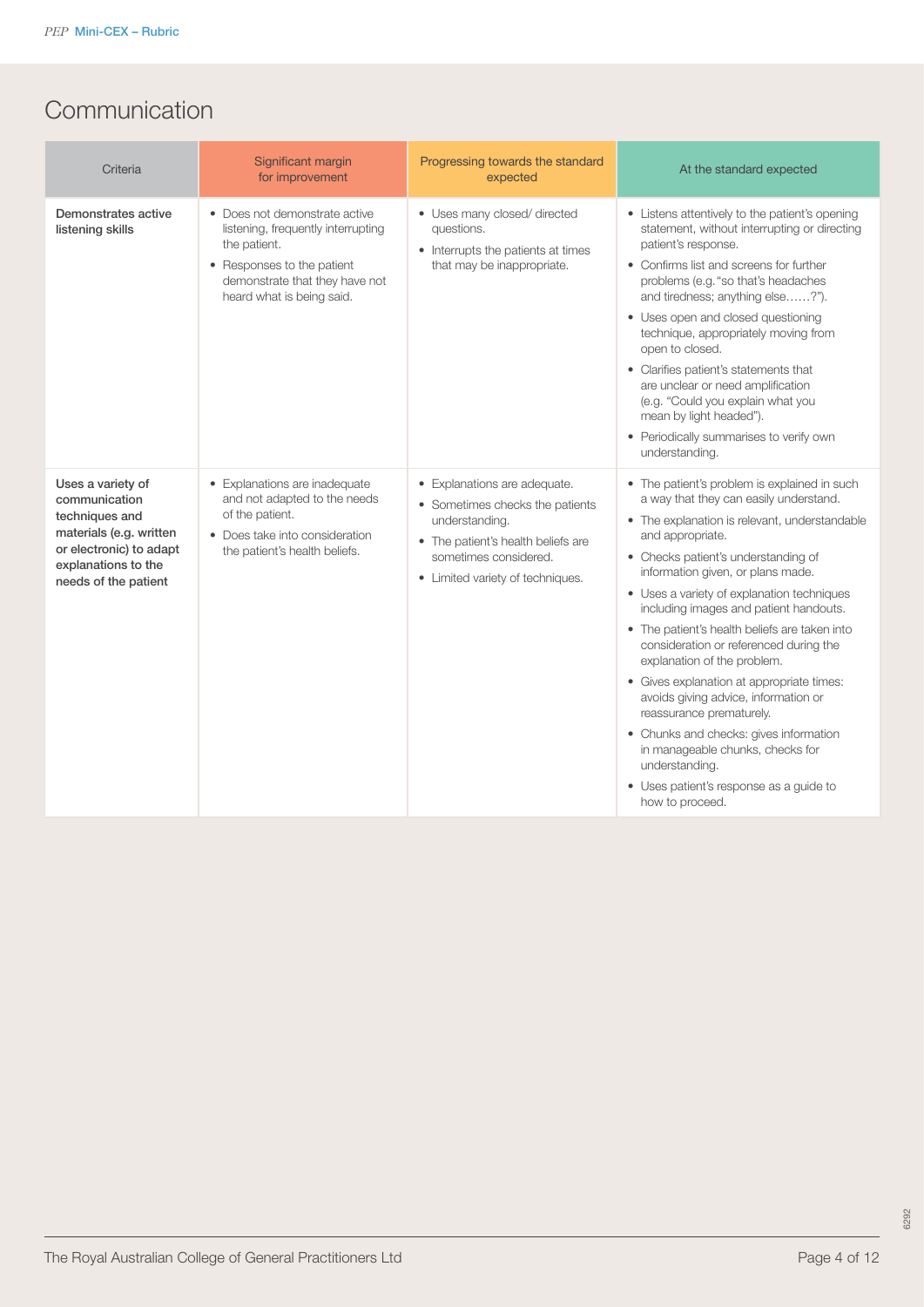# Consultation skills

| Criteria                                                                                             | Significant margin<br>for improvement                                                                   | Progressing towards the<br>standard expected                                                                              | At the standard expected                                                                                                                                                                                                                                                     |
|------------------------------------------------------------------------------------------------------|---------------------------------------------------------------------------------------------------------|---------------------------------------------------------------------------------------------------------------------------|------------------------------------------------------------------------------------------------------------------------------------------------------------------------------------------------------------------------------------------------------------------------------|
| Adapts the<br>consultation to<br>facilitate optimal<br>patient care                                  | • Consultation is unfocussed<br>or unstructured, sometimes<br>chaotic.                                  | • Uses a rigid or formulaic<br>approach to achieve the main<br>tasks of the consultation.                                 | • Flexible in approach both with regards<br>to what is covered in the consultation<br>and with timing.<br>• Accommodates the patient's needs<br>including having family or other support<br>in the consultation.<br>• Takes the time to let the patient tell<br>their story. |
| Consults effectively<br>in a focussed manner<br>within the time-frame<br>of a normal<br>consultation | • Keeps all consultations to a<br>standard length regardless of the<br>patient's needs or presentation. | • Consultation is overly long<br>for the presentation.<br>• Consultation is very brief despite<br>a complex presentation. | • Keeps the consultation focussed<br>with a clear structure.<br>• Prioritises when the patient presents<br>with multiple issues.                                                                                                                                             |
| Prioritises problems,<br>attending to both<br>the patient's and the<br>doctor's agenda               | • The consultation is focussed<br>on the doctor's agenda.                                               | • Understands the need to<br>negotiate an agenda with<br>the patient.                                                     | • Negotiates the agenda for the consultation<br>with the patient.<br>• Takes account of the patient's expectations.<br>• Takes account of the patient's medical<br>needs.                                                                                                    |

# Information gathering and interpretation

| Criteria                                                                                                                                                     | Significant margin<br>for improvement                                                                                                                                                                                                                                                                                                            | Progressing towards the<br>standard expected                                                                                                                                                                                                                                                                                                     | At the standard expected                                                                                                                                                                                                                                                                                                                                                                                                                                                                                                                           |
|--------------------------------------------------------------------------------------------------------------------------------------------------------------|--------------------------------------------------------------------------------------------------------------------------------------------------------------------------------------------------------------------------------------------------------------------------------------------------------------------------------------------------|--------------------------------------------------------------------------------------------------------------------------------------------------------------------------------------------------------------------------------------------------------------------------------------------------------------------------------------------------|----------------------------------------------------------------------------------------------------------------------------------------------------------------------------------------------------------------------------------------------------------------------------------------------------------------------------------------------------------------------------------------------------------------------------------------------------------------------------------------------------------------------------------------------------|
| A comprehensive<br>biopsychosocial<br>history is taken from<br>the patient                                                                                   | • No knowledge of or awareness<br>for: 'red' flags, and 'yellow' flags,<br>the 'masquerades'.<br>• Asks questions without clear<br>focus on potential diagnoses.<br>• History taking is overly detailed.<br>• Minimal or no history taking.                                                                                                      | • No knowledge of or awareness<br>for: 'red' flags, and 'yellow' flags,<br>the 'masquerades'.<br>• Asks questions without clear<br>focus on potential diagnoses.<br>• History taking is overly detailed.<br>• Minimal or no history taking.                                                                                                      | • Obtains sufficient information from the<br>history to include or exclude any likely<br>relevant significant conditions (red flags).                                                                                                                                                                                                                                                                                                                                                                                                              |
| All available sources<br>of information<br>are appropriately<br>considered when<br>taking a history                                                          | • Does not gather information from<br>other relevant sources.                                                                                                                                                                                                                                                                                    | • Does not gather information from<br>other relevant sources.                                                                                                                                                                                                                                                                                    | • Considers information provided by third<br>party such as family members or carer.<br>• Reviews any available clinical notes that<br>would provide relevant information.                                                                                                                                                                                                                                                                                                                                                                          |
| An appropriate and<br>respectful physical<br>examination is<br>undertaken, targeted<br>at the patient's<br>presentation and likely<br>differential diagnoses | • Difficulty with or inability to<br>conduct a focused physical<br>examination.<br>• Patient comfort not considered<br>and compromised.<br>• No consent is sought for the<br>examination.<br>• No physical examination<br>performed when it is indicated<br>to do so.<br>• Does not offer and explanation of<br>the reasons for the examination. | • Difficulty with or inability to<br>conduct a focused physical<br>examination.<br>• Patient comfort not considered<br>and compromised.<br>• No consent is sought for the<br>examination.<br>• No physical examination<br>performed when it is indicated<br>to do so.<br>• Does not offer and explanation of<br>the reasons for the examination. | • Performs a systematic physical examination<br>that is appropriately focused and not overly<br>inclusive.<br>• Obtains consent before performing an<br>examination.<br>• Enquires if the patient would prefer a<br>chaperone present when undertaking<br>an examination that could be intimate.<br>• Positions the patient with consideration<br>for their comfort, safety and modesty.<br>• Explains the reasons for the examination<br>and findings to the patient throughout.<br>• Washes hands prior to performing a<br>physical examination. |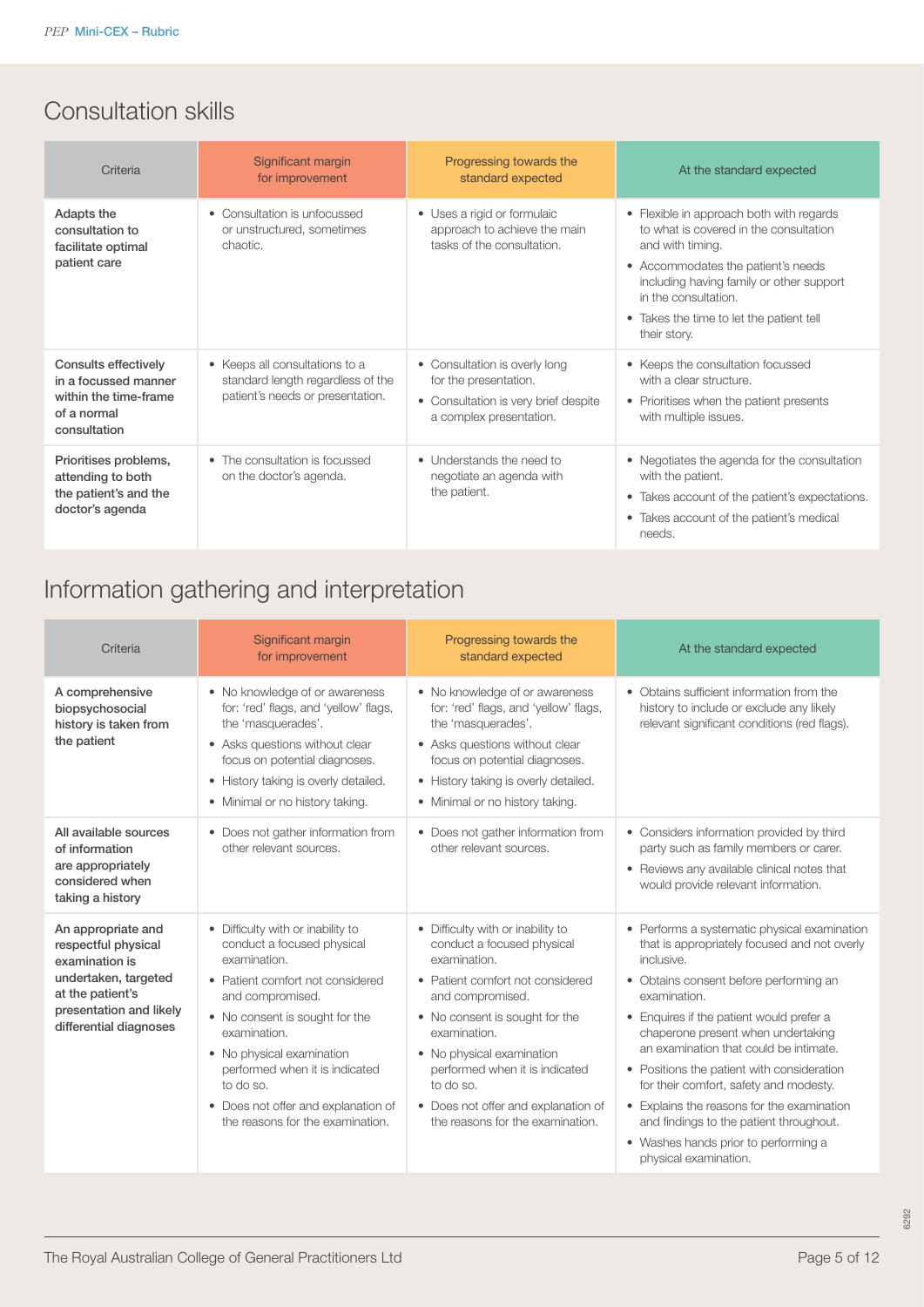# Information gathering and interpretation

| Criteria                                                                                    | Significant margin<br>for improvement                                                                                                                                                                                                                                                                                                                                                                    | Progressing towards the<br>standard expected                                                                                                                                                                                                                                                                                                                                                                 | At the standard expected                                                                                                                                                                                                                                                                                                                                                                                         |
|---------------------------------------------------------------------------------------------|----------------------------------------------------------------------------------------------------------------------------------------------------------------------------------------------------------------------------------------------------------------------------------------------------------------------------------------------------------------------------------------------------------|--------------------------------------------------------------------------------------------------------------------------------------------------------------------------------------------------------------------------------------------------------------------------------------------------------------------------------------------------------------------------------------------------------------|------------------------------------------------------------------------------------------------------------------------------------------------------------------------------------------------------------------------------------------------------------------------------------------------------------------------------------------------------------------------------------------------------------------|
| Specific positive and<br>negative physical<br>examination findings<br>are elicited          | • Non-directed in the physical<br>examination.                                                                                                                                                                                                                                                                                                                                                           | • Non-directed in the physical<br>examination.                                                                                                                                                                                                                                                                                                                                                               | • Uses the examination findings to confirm or<br>exclude possible diagnoses.<br>• Examines all relevant areas to assist in<br>confirming or excluding possible diagnoses.                                                                                                                                                                                                                                        |
| Rational options<br>for investigations<br>are chosen using<br>an evidence-based<br>approach | • Requests unnecessary<br>investigations without reference<br>to guidelines or taking into<br>consideration costs / patient<br>access.<br>• Requests inappropriate<br>investigations that could result in<br>patient harm.<br>• Fails to select relevant<br>investigations - either very limited<br>list is provided or provides an<br>exhaustive list that includes<br>multiple investigations that are | • Requests unnecessary<br>investigations without reference<br>to guidelines or taking into<br>consideration costs / patient<br>access.<br>• Requests inappropriate<br>investigations that could result in<br>patient harm.<br>• Fails to select relevant<br>investigations - either very limited<br>list is provided or provides an<br>exhaustive list that includes<br>multiple investigations that are not | • Selects relevant investigations in an<br>appropriate sequence.<br>• Considers which diagnostic tests are likely<br>to be the most beneficial to the health of<br>the patient.<br>• Considers costs when requesting<br>investigations.<br>Considers issues of access when<br>$\bullet$<br>requesting investigations.<br>• Defers investigations that are directed to<br>less likely / less important diagnoses. |

## Management

| Criteria                                                                                                                                                                 | Significant margin<br>for improvement                                                                                                                                                                                                                                                                                                                                      | Progressing towards the<br>standard expected                             | At the standard expected                                                                                                                                                                                           |
|--------------------------------------------------------------------------------------------------------------------------------------------------------------------------|----------------------------------------------------------------------------------------------------------------------------------------------------------------------------------------------------------------------------------------------------------------------------------------------------------------------------------------------------------------------------|--------------------------------------------------------------------------|--------------------------------------------------------------------------------------------------------------------------------------------------------------------------------------------------------------------|
| Demonstrates<br>knowledge of common<br>therapeutic agents,<br>uses, dosages,<br>adverse effects<br>and potential drug<br>interactions and ability<br>to prescribe safely | • Does not refer to or use evidence<br>based or accepted guidelines<br>when prescribing.                                                                                                                                                                                                                                                                                   | • Is aware of prescribing guidelines<br>and refers to them occasionally. | • Chooses medication using an evidence-<br>based approach.<br>• Refers to prescribing guidelines.                                                                                                                  |
| Rational prescribing is<br>undertaken                                                                                                                                    | • Prescribes medication without<br>checking allergies, drug<br>interactions or taking into<br>consideration the patient's age<br>and co-morbidities.<br>• Tends to prescribe based on<br>what the patient expects.<br>• Prescribes medication without<br>checking allergies, drug<br>interactions or taking into<br>consideration the patient's age<br>and co-morbidities. | • Makes safe prescribing<br>decisions.                                   | • Makes safe prescribing decisions,<br>routinely checking on drug interactions<br>and side effects.<br>• Considers patients age when prescribing.<br>• Considers co-morbidities.<br>• Considers drug interactions. |
| <b>Monitors for</b><br>medication side-<br>effects and risks of<br>polypharmacy                                                                                          | • Unaware of risk of poly-<br>pharmacy.<br>• Does not monitor for medication<br>side-effects.<br>• Does not review medication<br>when appropriate to do so.                                                                                                                                                                                                                | • Describes how to stop or<br>step-down medication where<br>appropriate. | • Plans medication reviews.<br>• Checks for acute and chronic side-effects.<br>• Has confidence in stopping or stepping<br>down medication where this is appropriate.                                              |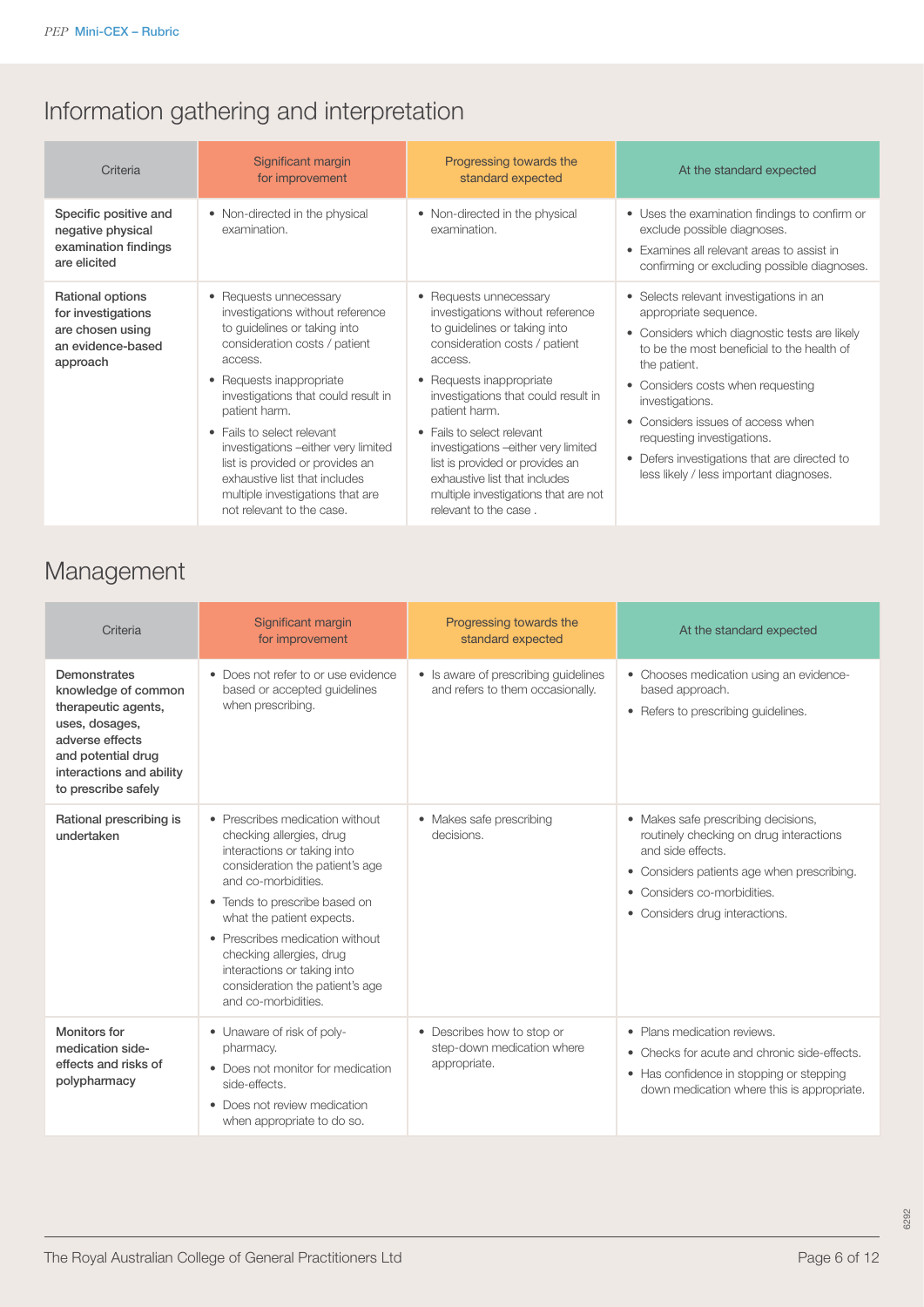# Management

| Criteria                                                                       | Significant margin<br>for improvement                                                                                                                                                                                                                                                                              | Progressing towards the<br>standard expected                                                                                                                                                           | At the standard expected                                                                                                                                                                                                                                                                                                                                                  |
|--------------------------------------------------------------------------------|--------------------------------------------------------------------------------------------------------------------------------------------------------------------------------------------------------------------------------------------------------------------------------------------------------------------|--------------------------------------------------------------------------------------------------------------------------------------------------------------------------------------------------------|---------------------------------------------------------------------------------------------------------------------------------------------------------------------------------------------------------------------------------------------------------------------------------------------------------------------------------------------------------------------------|
| Safely prescribes<br>restricted medications<br>using appropriate<br>permits    | • Is unaware of the legal<br>frameworks when prescribing<br>restricted medication or does<br>not adhere to the requirements.<br>• Records are inadequate<br>• No understanding or awareness<br>of pain management plans.                                                                                           | • Is aware of the legal frameworks<br>for restricted medication<br>prescribing.<br>• Records are adequate<br>but limited.<br>• Can describe the importance of<br>a pain management plan.               | • Prescribes restricted medication within<br>the appropriate legal frameworks.<br>• Keeps clear and accurate records<br>regarding rationale for prescribing.<br>• Has pain management plans for<br>patients prescribed opioids in place.<br>• Refers appropriately to a pain<br>management specialist.                                                                    |
| Non-pharmacological<br>therapies are offered<br>and discussed                  | • Does not consider non-<br>pharmacological therapies.                                                                                                                                                                                                                                                             | • Only offers pharmacological<br>options when other options<br>could reasonably be considered.<br>• Limited discussion regarding<br>non-pharmacological options.                                       | Where appropriate discusses:<br>• Lifestyle modification (SNAP)<br>• Physical therapies<br>• Psychological approaches<br>· Surgical procedures (e.g. hip<br>replacement surgery)<br>• Return-to-work planning.                                                                                                                                                            |
| A patient-centred<br>and comprehensive<br>management plan is<br>developed      | • Does not arrange appropriate<br>follow up or fails to ensure that a<br>safety net is in place.<br>• Develops a management plan<br>without taking into consideration<br>the patients understanding or<br>ability to comply with it.<br>• Does not check patient<br>agreement.<br>• No continuity of care evident. | • Provides general management<br>plans that are not specific to<br>the patient.<br>• Management plan is possibly<br>confusing to the patient.<br>• Cursory check that patient<br>agrees with the plan. | • Appropriate safety netting is arranged.<br>• Takes into consideration patient's<br>health literacy.<br>• Takes into consideration patient's<br>social circumstances.<br>• Takes into consideration patient<br>expectations.<br>• Negotiates an agreement on the<br>management plan with the patient.<br>• Specifically checks that the patient<br>agrees with the plan. |
| Provides effective<br>explanations,<br>education and choices<br>to the patient | • Fails to provide effective<br>explanations<br>• Does not check patient<br>understanding                                                                                                                                                                                                                          | • Cursory check of patient<br>understanding.<br>• Limited discussion about<br>possible outcomes, benefits<br>or risks.                                                                                 | • Discusses possible outcomes.<br>• Discusses uncertainties of treatment<br>options.<br>• Balanced communication regarding risks<br>vs benefits.<br>• Specifically checks that the patient<br>understands the plan.                                                                                                                                                       |
| Manages the<br>uncertainty of ongoing<br>undifferentiated<br>conditions        | • Unable to appropriately manage<br>undifferentiated conditions.<br>• Prescribes unnecessarily.<br>• Requests inappropriate<br>investigations.                                                                                                                                                                     | • Demonstrates some<br>discomfort with clinical<br>uncertainty and ambiguity.<br>• Tends to prescribe or act even<br>if there is clear evidence for<br>doing this.                                     | Excludes serious or red flag conditions.<br>• Formulates a management plan in the<br>absence of a diagnosis.<br>• Refrains from treatment whenever this is<br>applicable (watchful waiting).<br>• Uses time as a diagnostic tool.<br>• Makes rational and evidence-based<br>choices of investigations.<br>• Arranges appropriate review.                                  |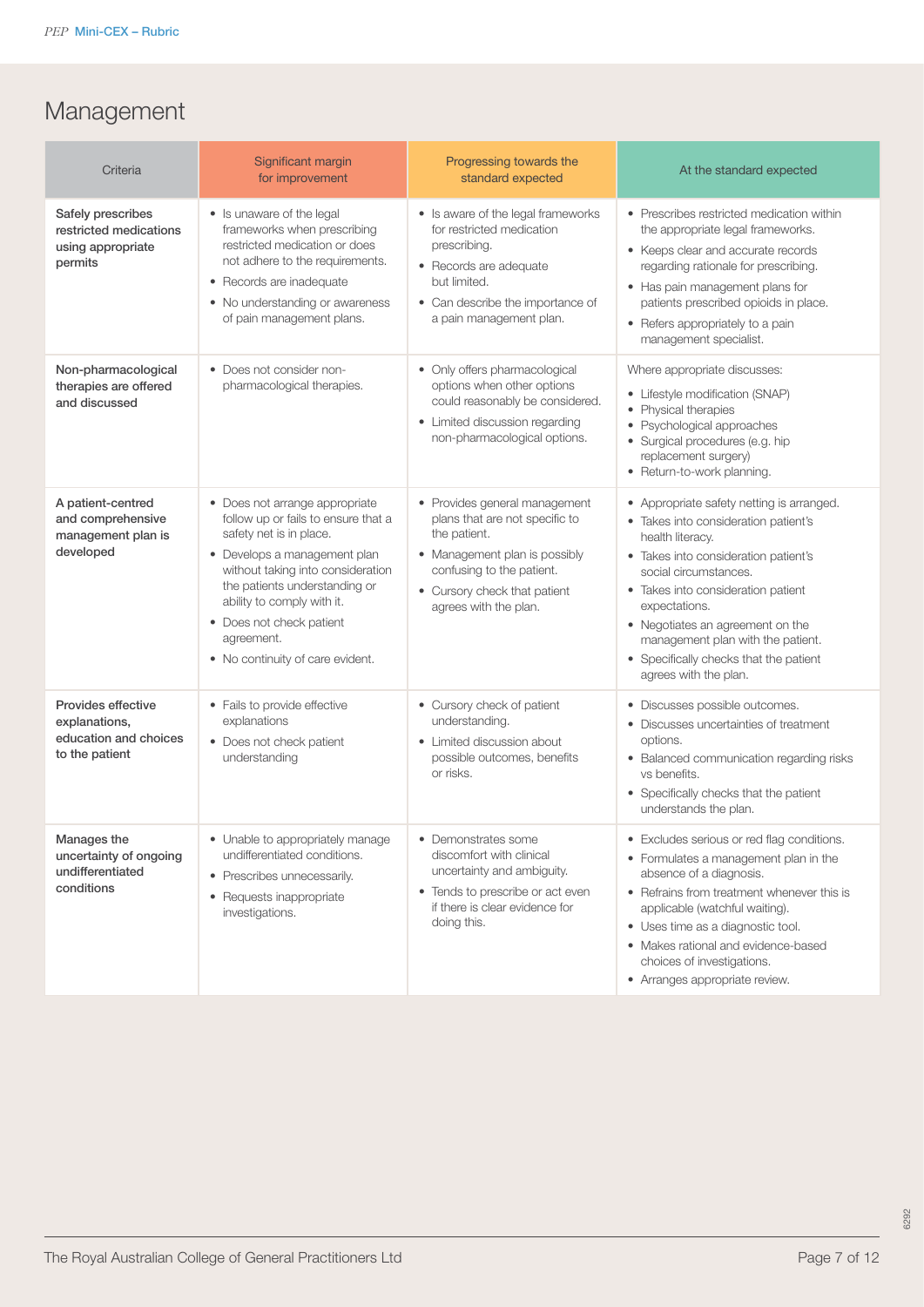## Partnering with the patient, family, and community to improve health through disease prevention and health promotion

| Criteria                                                                                                                                                 | Significant margin<br>for improvement                                                                                                                                                                        | Progressing towards the<br>standard expected                                                                                       | At the standard expected                                                                                                                                                                                                                                                                                     |
|----------------------------------------------------------------------------------------------------------------------------------------------------------|--------------------------------------------------------------------------------------------------------------------------------------------------------------------------------------------------------------|------------------------------------------------------------------------------------------------------------------------------------|--------------------------------------------------------------------------------------------------------------------------------------------------------------------------------------------------------------------------------------------------------------------------------------------------------------|
| Implements screening<br>and prevention<br>strategies to improve<br>outcomes for<br>individuals at risk of<br>common causes of<br>morbidity and mortality | • Is not aware of recognized<br>quidelines for preventive and<br>screening activities.<br>• Undertakes inappropriate<br>screening or preventive activities<br>that are not supported by an<br>evidence-base. | • Undertakes screening that is not<br>always targeted at the specific<br>patient.<br>• Screening is mostly evidence-<br>based.     | • Identifies specific risk factors for priority<br>diseases.<br>• Engages in age- and risk-appropriate<br>screening.<br>• Follows recognised guidelines for<br>preventive and screening activities<br>(RACGP Red book).                                                                                      |
| Coordinates a team-<br>based approach                                                                                                                    | • Limited knowledge of health<br>care teams and does not<br>demonstrate a team-based<br>approach.                                                                                                            | • Describes health practitioners<br>that could be involved in care but<br>does not refer.                                          | • Appropriate referrals are considered<br>and discussed.<br>• Involves other health care practitioners<br>in the care of the patient.                                                                                                                                                                        |
| <b>Demonstrates</b><br>understanding of<br>available services in<br>the local community                                                                  | • Little understanding of the<br>local resources and refers<br>inappropriately or not at all.<br>• Unaware of community<br>resources.<br>• Risks fragmenting care of the<br>patient.                         | • Limited engagement with local<br>health care teams.<br>• Limited understanding of<br>mechanisms to access<br>community services. | • Discusses the local services with the<br>patient and their family.<br>• Assists the individual patient in negotiating<br>obstacles to the care that they need within<br>the community for e.g. aged care referrals.<br>• Actively engages with local health<br>care teams.                                 |
| Current and emerging<br>public health risks are<br>managed appropriately                                                                                 | • Does not demonstrate<br>knowledge or awareness of<br>public health risks or issues.                                                                                                                        | • Aware of public health issues<br>but does not always manage<br>appropriately.<br>• Some awareness of disease<br>trends.          | • Identifies and manages issues of public<br>health concern.<br>• Implements vaccination programs.<br>• Is up to date with disease trends.<br>• Is up to date with guidelines regarding<br>screening and prevention.<br>• Makes appropriate notifications to the state<br>or territory Department of Health. |
| Educates patients and<br>families in disease<br>management and<br>health promotion skills                                                                | • Very limited understanding of the<br>options for modifying risk factors.                                                                                                                                   | • Limited use of the consultation<br>to engage with the patient and<br>families in disease management<br>or health promotion.      | • Uses the consultation to provide education<br>to the patient / family.<br>· Discusses modifiable risk factors.<br>• Opportunistically checks immunisation<br>status.                                                                                                                                       |
| Identifies opportunities<br>to effect positive<br>change through<br>health education and<br>promotion                                                    | • Does not assist patient with<br>behaviour change.                                                                                                                                                          | • Limited ability to consider health<br>education and health promotion.                                                            | • Provides advice on lifestyle modification.<br>• Discusses return-to-work options.<br>• Provides information about risk of injury or<br>illness during travel.<br>• Undertakes harm minimisation discussion<br>with patients with substance addictions.                                                     |
| Uses appropriate<br>strategies to motivate<br>and assist patients<br>in maintaining health<br>behaviours                                                 | • Continues to reiterate health<br>advice when the patient appears<br>to be resistant.<br>• Attempts to coerce the patient<br>to change.<br>• Uses an authoritative style.                                   | • Describes how to identify the<br>patient's state of change.<br>• Limited ability to use a<br>recognised motivational strategy.   | • Identifies the patient's stage of change.<br>• Assess the level of health literacy.<br>• Provides information about risks of not<br>changing.<br>• Acknowledges the patient's perspective.                                                                                                                 |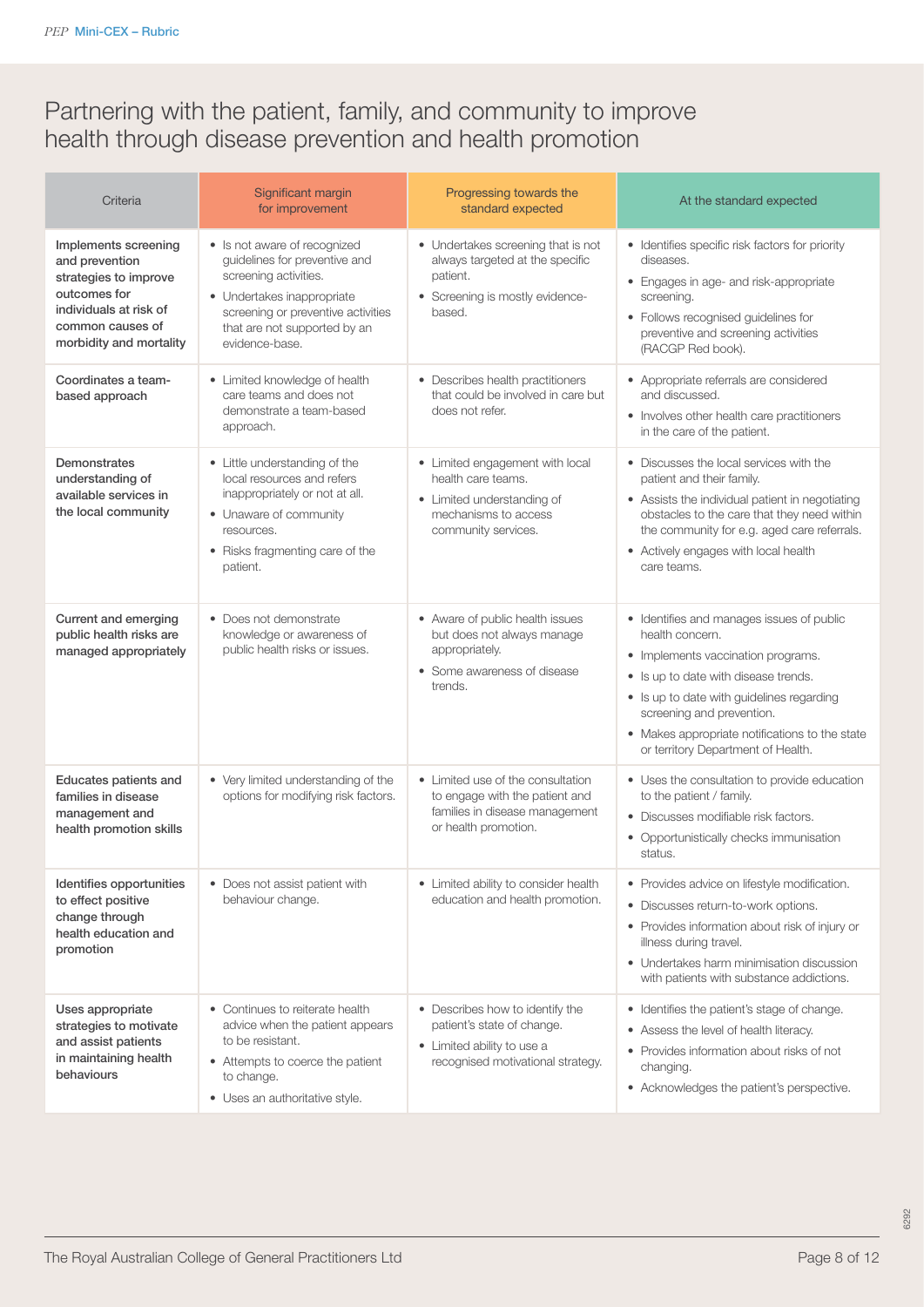## Professionalism

| Criteria                                                                                                                                | Significant margin<br>for improvement                                                                                                                                                                                                                                               | Progressing towards the<br>standard expected                                                                                                                                                                       | At the standard expected                                                                                                                                                                                                                        |
|-----------------------------------------------------------------------------------------------------------------------------------------|-------------------------------------------------------------------------------------------------------------------------------------------------------------------------------------------------------------------------------------------------------------------------------------|--------------------------------------------------------------------------------------------------------------------------------------------------------------------------------------------------------------------|-------------------------------------------------------------------------------------------------------------------------------------------------------------------------------------------------------------------------------------------------|
| Appropriately manages<br>ethical dilemmas that<br>arise                                                                                 | • Inadequate or no regard for the<br>patient's culture or values is<br>demonstrated.<br>• Is unable to discuss how to<br>appropriately manage ethical<br>dilemmas that arise.<br>• Patient confidentiality is not<br>maintained.                                                    | • Some demonstration of<br>understanding and respect for<br>the patient's culture and values.<br>• Is able to discuss in limited detail<br>how to appropriately manage<br>ethical dilemmas that arise.             | • Aware of own values and belief systems<br>and how these may have an impact on<br>patient care.<br>• Considers multiple perspectives and<br>options available to facilitate a decision.<br>• Maintains patient confidentiality.                |
| Identify and manage<br>clinical situations<br>where there are<br>obstacles to provision<br>of duty of care                              | • Is unable to describe how to<br>manage clinical situations where<br>there are obstacles to provision<br>of duty of care and how to<br>ensure that care of the patient is<br>the primary concern. There may<br>be no suggestion offered or the<br>obstacles may not be identified. | • Can provide some suggestions<br>about how to manage clinical<br>situations where there are<br>obstacles to provision of duty<br>of care and how to ensure that<br>care of the patient is the primary<br>concern. | • Understands issues involved in contact<br>tracing for communicable disease where<br>the patient wishes to remain anonymous.<br>• Able to manage expectations of workplace<br>stakeholders when dealing with workers<br>compensation injuries. |
| Actively engages<br>in feedback as a<br>dialogue, discussing<br>performance and<br>setting own goals<br>for professional<br>development | • Demonstrates defensive patterns<br>when offered feedback on<br>performance.                                                                                                                                                                                                       | • Is receptive to feedback.                                                                                                                                                                                        | • Actively seeks feedback.<br>• Contributes to feedback by reflecting on<br>performance.<br>• Identifies areas for improvement.                                                                                                                 |

# General practice systems and regulatory requirements

| Criteria                                                                                        | Significant margin<br>for improvement                                                                                                                                    | Progressing towards the<br>standard expected                                                     | At the standard expected                                                                                                                                                                                                                      |
|-------------------------------------------------------------------------------------------------|--------------------------------------------------------------------------------------------------------------------------------------------------------------------------|--------------------------------------------------------------------------------------------------|-----------------------------------------------------------------------------------------------------------------------------------------------------------------------------------------------------------------------------------------------|
| Appropriately uses the<br>computer/IT systems<br>to improve patient care<br>in the consultation | • Use of the computer during<br>the consultation consistently<br>interferes with patient<br>communication.                                                               | • Use of the computer sometimes<br>interferes with patient<br>communication.                     | • Uses the computer effectively during the<br>consultation without this interfering with<br>patient communication.<br>• Uses the IT systems available to access<br>recall systems, relevant patient data.                                     |
| Maintains<br>comprehensive and<br>accurate clinical notes                                       | • Clinical notes are inaccurate.<br>• Medical records contain<br>insufficient detail / information<br>and could result in patient<br>experiencing an adverse<br>outcome. | • Clinical records are overly<br>comprehensive.<br>• Clinical notes are accurate but<br>limited. | • Records are timely and accurate.<br>• Patient notes are up to date, clear and<br>accurate<br>• Clear and precise documentation of<br>diagnosis in patient notes.<br>• Clear and precise documentation of<br>management and follow up plans. |
| Written communication<br>is clear, unambiguous<br>and appropriate to the<br>task                | • Written communication is<br>inadequate to convey the<br>intended messages.                                                                                             | • Written communication is<br>adequate to convey the intended<br>messages.                       | • Referral letters are legible, and clearly state<br>the purpose of the referral.<br>• Instructions to the patient are legible, in<br>language that the patient can understand.                                                               |
| Demonstrates<br>efficient use of recall<br>systems to optimise<br>health outcomes               | • Does not use recall systems.<br>• Does not ensure appropriate<br>follow up.                                                                                            | • Describes recall systems in<br>general.<br>Describes follow up systems.<br>$\bullet$           | • Uses a recall system to ensure appropriate<br>follow up of patient results.<br>• Uses a follow up system to ensure<br>appropriate follow up of agreed<br>management steps.                                                                  |